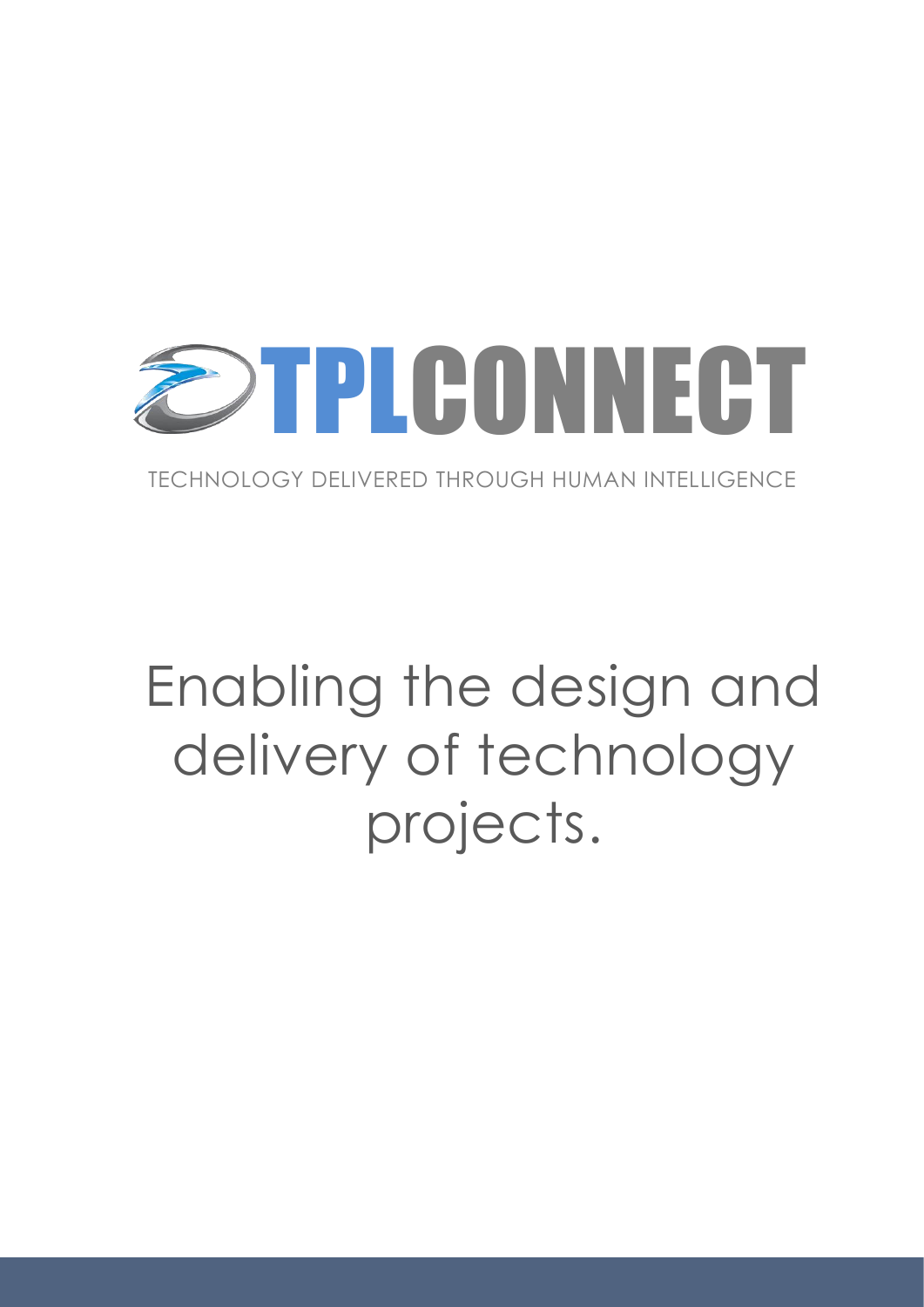

#### Who is The TPL Connect?

TPL Connect is a privately owned ICT consulting firm with staff and resources across Australia. TPL was founded to design and deliver technology based projects with independent expertise in ICT Infrastructure and Telecommunications sectors.

Working from the design and feasibility stage, through high level, detailed design and construction phases, the TPL team offers an end to end ownership. Simply, TPL deliver to their designs.

TPL is the most agile and elastic partner of choice for any organization with a dynamic environment.

Our strengths in ICT

The TPL Connect team excel in the design, speciation, auditing and delivery of technology projects.

Our team have delivered some of Australia's largest, fastest and most dynamic technology projects. From foundation layer services to application layer, TPL deliver.

The advantages of engaging with TPL are many, here's just a few.

- The company is small enough to be bespoke and nimble, however can successfully deliver large scale projects.
- TPL is a staff focused organisation, the flow on is an unparalleled customer experience
- TPL offer tailored engagements for all its clients. No client is cookie cut.
- Offering cost effective solutions

These include:

- Network Engineering
- Wireless Network
- High Level and Detailed design
- Foundation Layer Systems
- Tender management
- Resourcing requirements
- Project Delivery (PMaaS)

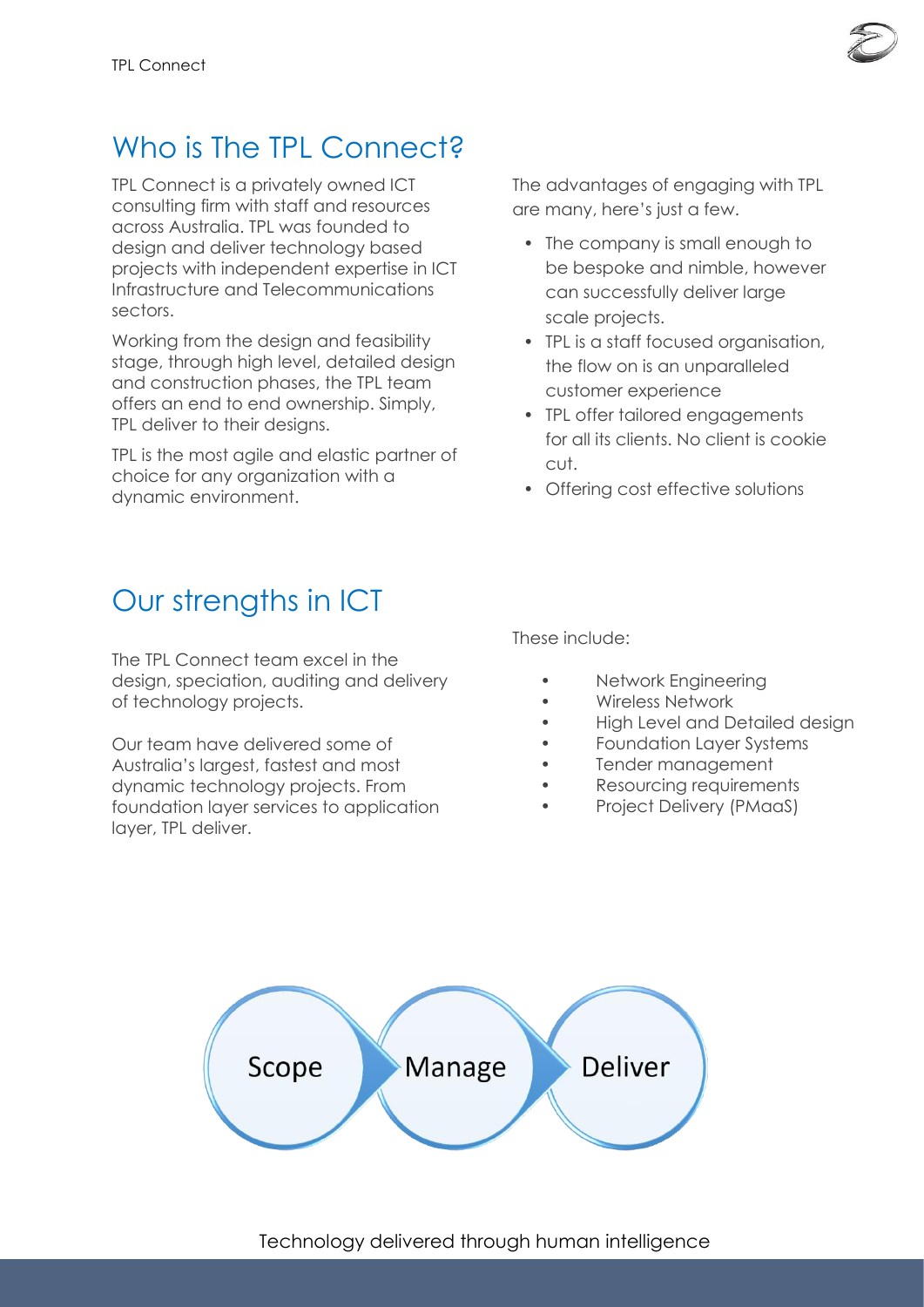# Services.

## **Consulting**

In the early stages of any project it is important to obtain knowledgeable input on all deliverables within the project scope. TPL staff are unique in that they have a cradle to grave experience base. Our consultants have been (or exposed to) involved in the design and construction of telecommunications projects in an end to end environment. This ensures our consultants can offer services that will be aligned to both business requirements and build restrictions.

Below is the business consulting model:

- ➢ Undertake high Level client requirements meetings
- ➢ Manage high level audits and business requirements meetings
- ➢ On site (Remote sites on as per situation basis) visits to ascertain current infrastructure

We then take all above points away and deliver a high level suggested actions and scope document outlining the requirements of the client, if any, moving forward. To do this we have a diverse skill base of resources depending on the project type:

- ➢ Network Engineers
- ➢ Telecommunications Engineers
- ➢ Network Architects
- ➢ Wireless Network Engineers
- ➢ RCDD's (Registered Communications Distribution Designer)
- ➢ LV Design Engineers (RPEQ)
- ➢ Civil Designers
- ➢ CCTV, Security and ACS Consultants
- ➢ UPS Consultants
- ➢ Cooling Systems designers
- ➢ Fibre Optic & Structured Cabling Design Consulting
- ➢ CAD Designers: Telecom, Electrical & Civil

We can work with you and deliver real business improvement outcomes or even provide our resources on contract engagements to bring the team together on a face to face level everyday.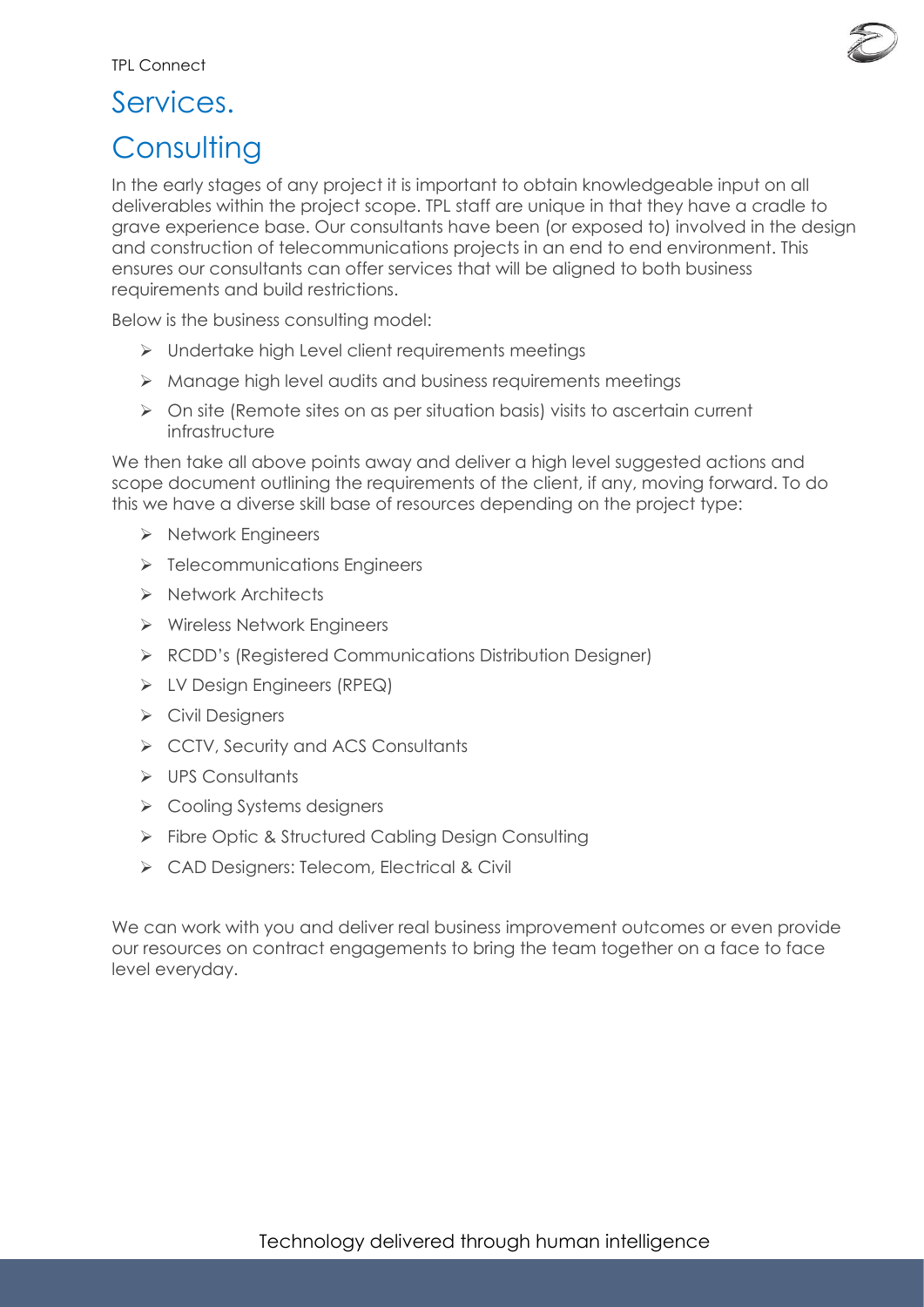

#### **Design**

In the design stage TPL work with the project stakeholders to ensure a client centric desian:

- 1. Detailed client requirements meetings, ensuring all stakeholders are present
- 2. Detailed audit of current infrastructure (In green Field sites this is to be done with consulting engineers, architect and builders). Engage key stake holders to understand all business requirements
- 3. Undertake first draft of detailed design. Upon client approval
- 4. Undertake scope of works, finalised detailed design and build BOM.

TPL's diverse infrastructure experience allows the business to confidently offer design services in the below specialised sectors.

- ➢ ICT / Telecommunications network infrastructure
- ➢ CCTV systems
- ➢ Access Control and monitoring
- ➢ Public Address Systems (PAGA)
- ➢ ICT Earthing System Design
- ➢ Telecom & Control Rooms
- ➢ Integrated Systems Design: AV, BMS and more
- ➢ Systems Integration (CISCO, Brocade and Systems Engineers)
- ➢ Civil design: U/G or overhead reticulation
- ➢ Back bone network design (Full redundancy)
- ➢ LAN, campus & OSP Networks
- ➢ Wireless Network Design, modelling and audits
- ➢ GPON Passive Optics for Mining Camps and Triple Play
- ➢ Network Auditing and reporting services
- ➢ Full in-house CAD Team (Design & As-built)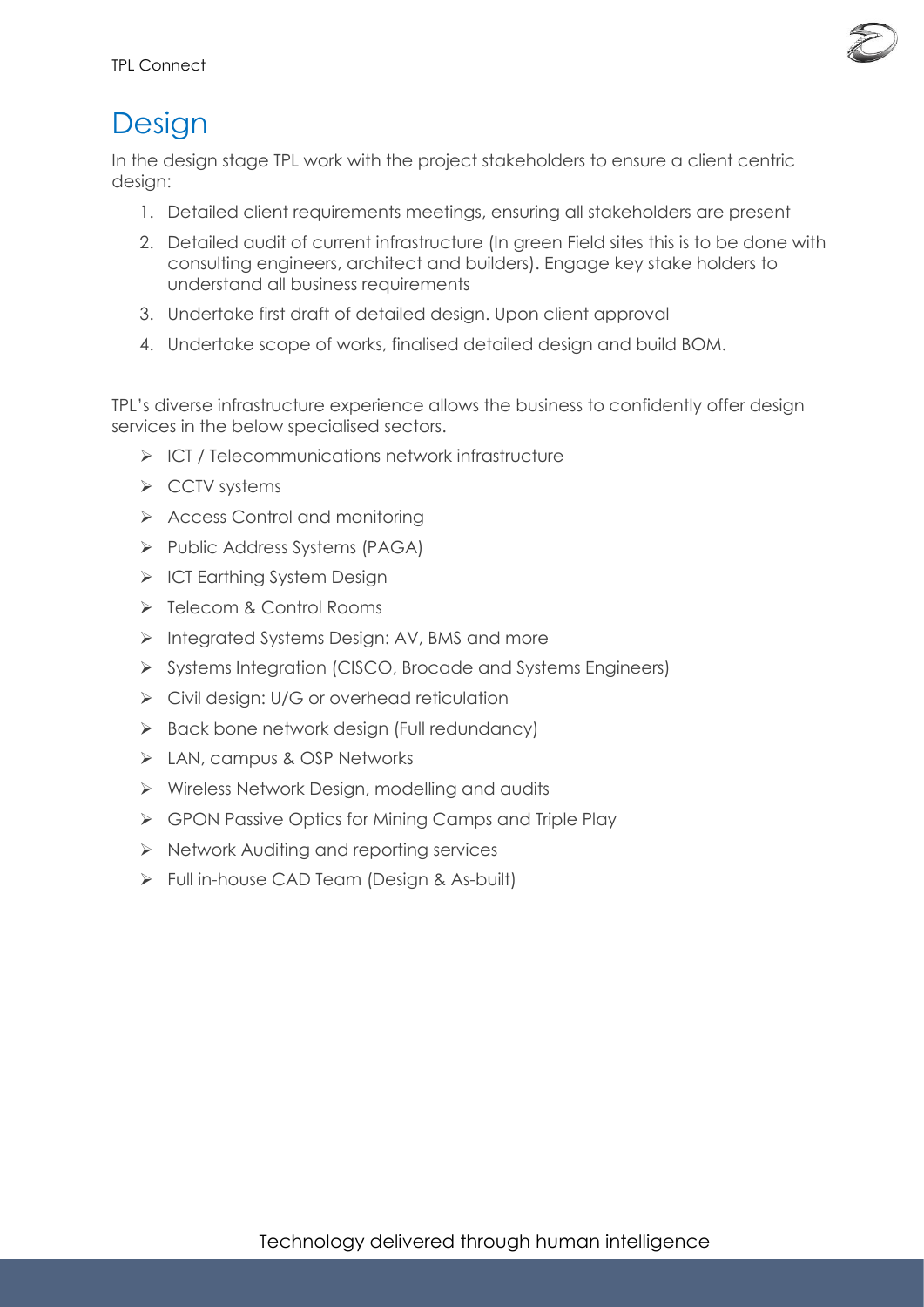

### Project Management

TPL Connect is now proud to offer Project Management as a Service (PMaaS). Do you need the fulltime overhead of an experienced Project Manager, or would the ability to have an elastic and agile engagement with a pay as you use policy be much more manageable? We see clients with projects that have a life cycle that may stretch over months, however the Project Management effort is realistically only part time.

With that in mind TPL are now engaging with our clients on a PMaaS engagement model.

How does it work? Let's use a new communications room fit out project that has a scheduled build time of 3 months.

- 1. Scope the project and PM requirement with you
- 2. Agree on a PM Block of time (Say 80 hours)
- 3. Allocate a TPL PM team member and engage project kick off meetings
- 4. TPL Project Manage the build and attend all required meetings providing weekly status reporting

The advantages:

- ➢ Only pay for what you use
- ➢ TPL bring our own assets and reporting tools
- ➢ Risk mitigation and accountability
- ➢ Elastic engagement model so should the project be delayed or go on hold you are not paying an expensive contractor
- $\triangleright$  Ability to upscale more projects at any time in an agile environment

#### What do you get?

The company's experience in project delivery within the Telecommunications and ICT industries has developed a unique blend of project governance. Project delivery is the key driver.

We always believe is risk mitigation, reporting and communication; however we also understand that the purpose of a project is to deliver a result, making TPL very outcome focused.

The business does this through the following process:

- $\triangleright$  Actively engaging with the client to review tender responses and advise
- ➢ Undertaking any necessary addendums or reviews
- ➢ Agreement and signoff with client to undertake project management and delivery
- ➢ Manage entire life cycle of project and review variations and scope change or creep
- ➢ Final acceptance and project completion sign off with contractors, builders and client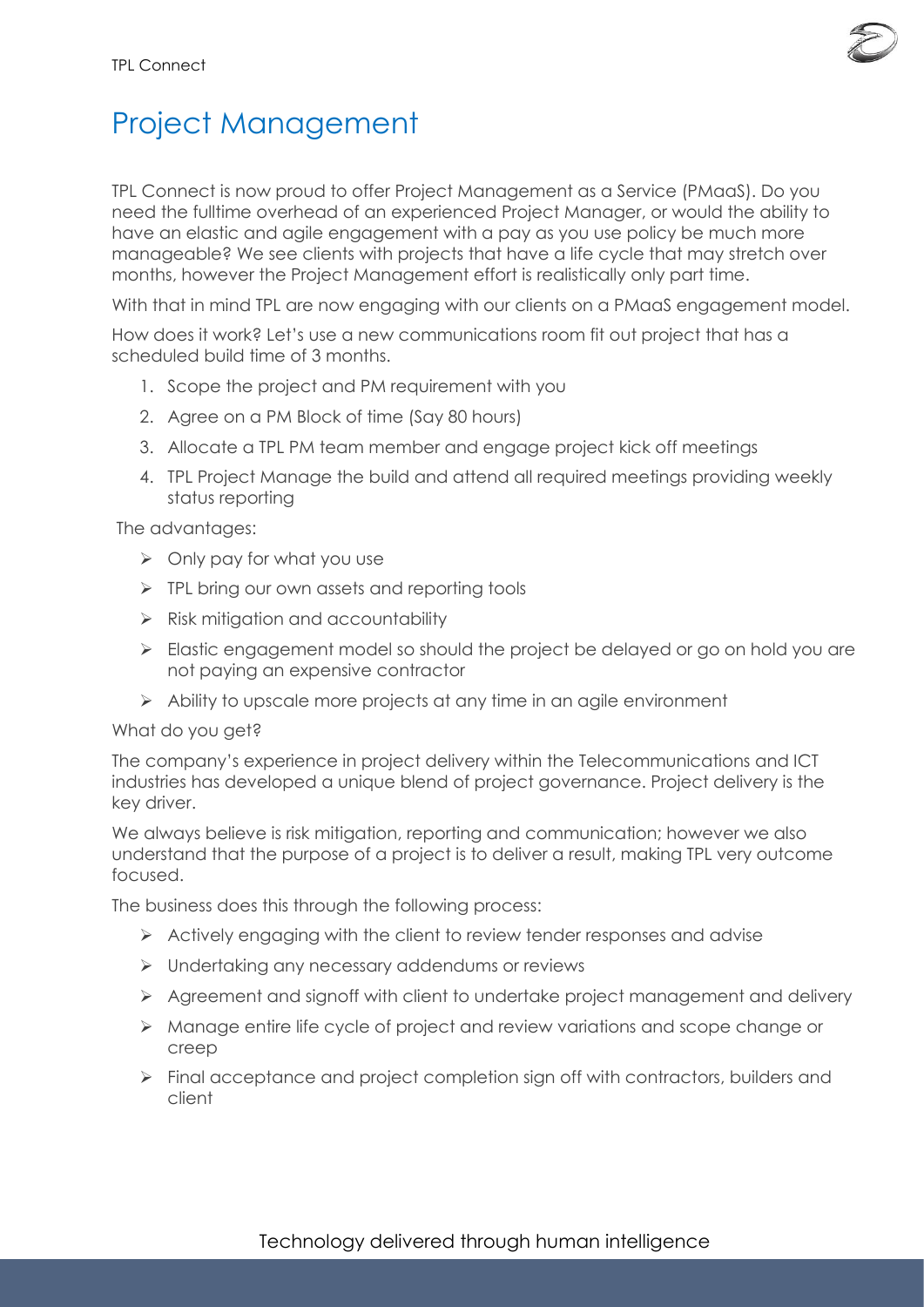

#### Technology Streams

#### **Connectivity**

In the Connectivity technology stream, TPL offer Auditing, Design and Project Management services in:

- Converged Networks
- Cabling Systems
- Wireless networks
- Data Centres
- OSP (Outside plant & NBN)
- Access Control Systems
- Nurse Call and Patient tracking
- Network Audits
- Enterprise Networks
- CCTV



#### Power Systems

nsuring uptime for your ICT is often business critical. We analyze and design any UPS system taking into consideration your:

- Uptime required
- Load fluctuation
- Power "Cleansing" requriement
- System prioritisation
- System sizing
- Maintenance & contracts
- Online managed systems



*Industry fact: Over 50% of UPS systems in Australia are not correctly maintained and fail during an outage*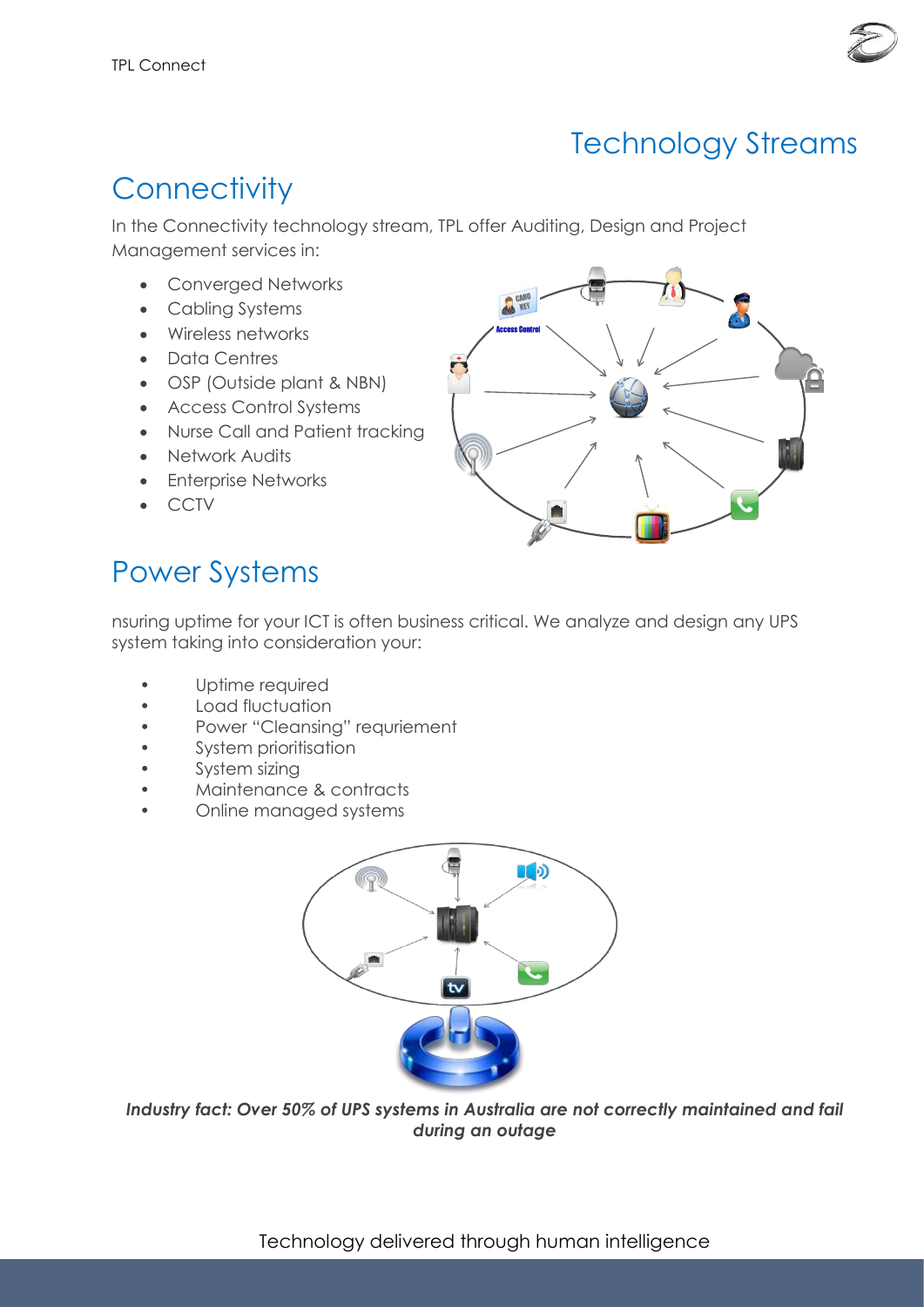

#### Cooling Systems

Cooling of ICT equipment is crucial. With high temperatures and humidity in Australia ensuring your equipment the correct environment is a must.

ICT Load cooling design considerations and types include:

- **Thermal Cooling Design**
- High Density Cooling
- Small Office IT Cooling
- Containment Systems
- Plenum & CRAC design
- Overhead chillers
- Direct Exchange System Design
- Free Air Cooling options





#### Space and Environment



In any building, space is always at a premium. All too often there is not enough consideration given to the ICT space requirements. We work with the architects, engineers and client to ensure:

- Adequate sized Telecommunication rooms
- Data Centre, Rack and Plant layout design
- Cable Pathways and Spaces are design to support the requirement and fit
- Small Office IT design
- **Environmental** Management Systems (EMS)
- Space Optimisation
- Facilities and plant equipment location